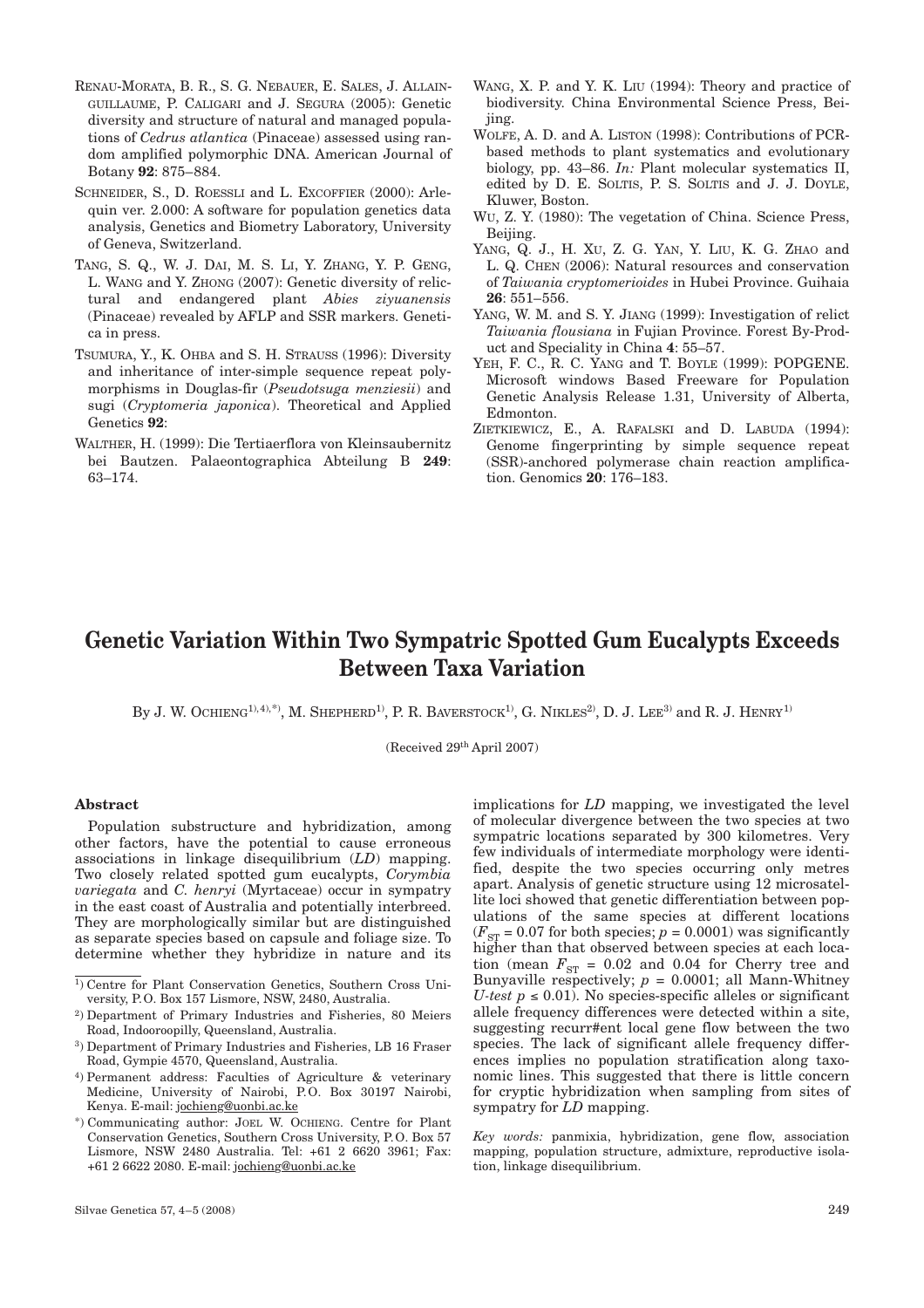# **Introduction**

Association mapping, also known as linkage disequilibrium (*LD*) mapping, is a method for identifying chromosomal regions associated with quantitative traits (PRITCHARD and ROSENBERG, 1999). The most common problems with *LD* in association studies are spurious associations, or false positives, caused by population structure or admixture (PRITCHARD and PRZEWORSKI, 2001). Population structure is the presence of mating subgroups within the population, known as demes, usually resulting in differences in alleles and hence allele frequencies among these groups (HARTL, 2000). Other causes include founder effects and population bottlenecks, population inbreeding (HARTL, 2000), and natural selection (HIRSCHHORN et al., 2002). Spurious associations resulting from hybridization or admixture can occur when the sampling is done without regard to racial background and the resulting samples contain different frequencies of each race (PRITCHARD and ROSEN-BERG, 1999), and whenever the frequency of the trait differs among the parent populations (PRITCHARD and ROSENBERG, 1999). In a situation were two closely related species occur in sympatry and potentially interbreed, their evolutionary histories and the extent of hybridisation will have implications on how *LD* mapping is approached.

Two closely related spotted gum eucalypts: *Corymbia variegata* and *C. henryi* (Myrtaceae) occur in sympatry in the east coast of Australia. Both species have a potential as sources of fibre from both plantations and native forests and are subject to tree improvement in subtropical Australia (DICKINSON et al., 2004; LEE et al., 2004; LEE, 2007; SMITH, HENSON and BOYTON, unpublished). Although generally similar, the two taxa are regarded as separate species based on divergence at quantitative traits, such as fruit (capsule) and foliage morphology (HILL and JOHNSON, 1995).

Initial attempts to clarify the relationships amongst the spotted gums by molecular approaches (MCDONALD et al., 2000; KING, 2004) provided conflicting results on the affinity of these two species. More recently, however, a study on a couple of representatives from each species from a range of sites across their distribution range using microsatellite markers, showed that genetic differentiation between populations of the same species exceeded that observed between species at each site, suggesting a very close relationship between these two species (OCHIENG et al., 2006). Extension of this study to include all four recognised spotted gum taxa, confirmed little differentiation between the two species, showing a stronger affinity between all three northern taxa, *C. citriodora*; *C. variegata* and *C. henryi*, compared to their southern counterpart, *C. maculata* (SHEPHERD et al., unpublished). The two species occur sympatrically over a large portion of their ranges, have overlapping flowering times and share a common set of insect and vertebrate pollinators (HILL and JOHNSON, 1995; SOUTHERTON et al., 2004). Furthermore, we have observed synchronous flowering of the two taxa in native forests, and identified a few individuals of intermediate capsule and foliage morphology at sympatric locations, all suggesting natural hybridisation is likely. Controlled crossing

and establishment of hybrids in field trials has confirmed the interfertility of the two species (LEE, unpublished), however, it remains unknown if they hybridized in nature, and the extent to which extrinsic and intrinsic reproductive barriers isolate the two species.

Three major hypotheses, each with a unique effect on *LD* mapping, might explain the maintenance in sympatry of two phenotypically distinct species: First, the two species could represent two evolutionary lineages that evolved in allopatry and are making a secondary contact (PANOVA et al., 2006). If they hybridize and hybrids grow to adult stage and got sampled inadvertently, then hybridization can cause spurious associations in *LD* mapping due to cryptic allelic strata in the mapping population. Second, the pair could represent a single evolutionary lineage with morphological variation attributable to a gene (or a few genes) with large effects (Genic species; DOEBLEY and LUKENS, 1998; WU et al., 2001). This scenario is unlikely to complicate *LD* mapping because differentiation between the two species is confined to a few genome blocks, whereas the rest of their genomes would be panmictic. Finally, they might represent evolutionary lineages that are evolving in sympatry and have developed reproductive barriers (GRAHAME et al., 2004). This also would not complicate *LD* mapping if species are well identified. For completeness, two additional models are mentioned as they could also explain the maintenance in sympatry of two phenotypically distinct species: First, either of the species could be a hybrid with a third spotted gum species or with another *Corymbia* spp. (hybrid speciation). Second, it is possible that the two species are convergent morphologically, often occurring in sympatry, but are not hybridizing and are distantly related. These two hypotheses, however, can be discounted on the basis of recent phylogenetic analyses among eucalypt genera using neutrally evolving ribosomal ITS sequences (OCHIENG et al., 2007), neutral microsatellites (OCHIENG et al., in press), and phylogenetic analyses within the spotted gum based on isozymes (KING, 2004) and neutral microsatellites (OCHIENG, J. W., SHEPHERD, M. and HENRY, R. J., unpublished).

In a further step to characterise the relationship between *C. variegata* and *C. henryi* and infer the degree of hybridization (if any), we expand the sample size in both species across two sites where they are sympatric, and examined the degree of differentiation between species at 12 microsatellite loci. The two sites are located approximately 300 km apart on either side of a distribution disjunction in both species that aligns with a major topographical feature, the Border Ranges. Hence the two sites are likely to represent more divergent populations of each species if gene flow is restricted across the disjunction. Sampling aimed to collect individuals representing both species as well as putative hybrids based on intermediate morphology. For simplicity, samples of the same species at a site will be referred to as a population. If interspecific differentiation were stronger than intersite differentiation this would tend to support the hypothesis that the two species have developed intrinsic reproductive barriers. If on the other hand, interspecies differentiation is less than intersite differ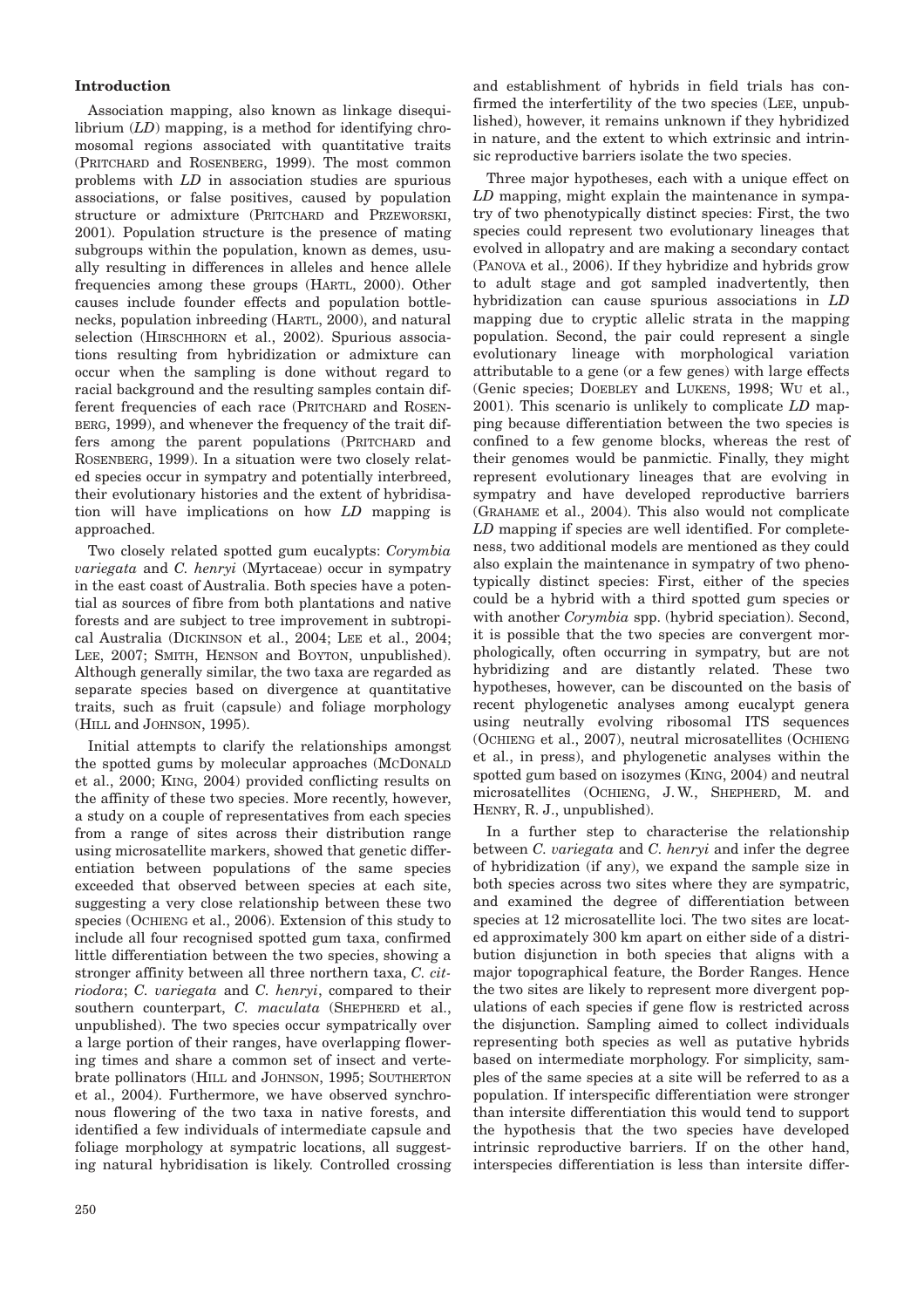ences, this would tend to support the hypothesis that the two taxa are either introgressing in a secondary contact (PANOVA et al., 2006), or are genic species (WU et al., 2001).

### **Methods**

#### *Sample collection*

Samples were taken from trees of both species at two sites of sympatry (*Figure 1*) separated by about 300 km: Cherry tree state forest, NSW (S 28 57 56; E 152 44 58) (*C. henryi* N = 35; *C. variegata* N = 35) and Bunyaville state forest, Queensland (S 27 22 19; E 152 57 22) (*C. henryi* N = 26; *C. variegata* N = 26). At both sites, bark samples were taken from paired *C. variegata* and *C. henryi* trees or putative hybrids growing within 50 metres, but separated from the next pair by at least 100 metres. We sampled mature trees with capsules, buds or flowers because these could more accurately be classified. Herbarium specimens (capsules, buds, flowers, foliage) were sent to the Queensland Herbarium, where field classification of samples into the two species or hybrids by the authors was confirmed. 24 Samples of *C. maculata*- four from each of six provenances: Kioloa State Forest (SF), Wigello SF, Bodalla SF, Nelligen SF, Mumbulla SF, all in NSW, and Mottle Range SF in Victoria, was included to root population clustering tree. All these locations are allopatric to both *C. variegata* and *C. henryi*.

# *DNA extraction and PCR amplification*

Bark (30 mg) or leaf (10 mg; *C. maculata*) tissue was snap chilled in liquid nitrogen and ground using tungsten carbide beads (QIAGEN) and a RETSCH MM300 Mixer Mill. This was followed by genomic DNA extrac-



I cm rep 30 km

*Figure 1.* – Map showing the sympatric distribution of *C. variegata* and *C. henryi* spotted gums in the east coast of Australia. The two locations sampled in this study are marked in large circles.

tion using a DNeasy plant kit (QIAGEN, Germany) according to the manufacturer's protocol for fresh tissue extraction and stored at –20°C. Twelve SSRs belonging to six (6) different linkage groups: EMCRC26, EMCRC31, EMCRC33, EMCRC39 (JONES et al., 2001); EMCRC41, EMCRC45, EMCRC46, EMCRC51, EMCRC54, EMCRC55, EMCRC93 (SHEPHERD et al., 2006); CSIRO Eg126 (THAMARUS et al., 2002) were used in this study. For each primer pair, the forward primer was fluorescently labelled with a dye to enable fluorescent detection. Amplifications were carried out as described previously (JONES et al., 2001). The PCR products were separated on a 3730 DNA analyser at Southern Cross Plant Genomics (SCPG), Lismore, Australia, and raw data were analysed using ABI Prism GeneMapper Software v 3.0 (Applied Biosystems).

#### *Statistical analyses*

Possible nonrandom allelic associations between pairs of loci were assessed within each population and globally using Fisher's exact test on contingency tables, implemented in GENEPOP on the web, version 3.3 (RAYMOND and ROUSSET, 1995). The significance level for each test was adjusted using sequential Benferroni procedure (RICE, 1989). The confidence level for the null hypothesis was set to 99%. Gene diversity (NEI, 1987), inbreeding coefficient  $F_{\text{IS}}$ , Observed heterozygosity  $(H_0)$  and the mean number of alleles (*MNA*) per population was calculated using GENEPOP. Genetic variation among populations and among groups of populations within species was analysed using AMOVA (EXCOFFIER et al., 1992) as implemented in ARLEQUIN Version 2.0 (SCHNEIDER et al., 2000). Levels of population genetic differentiation  $(F_{ST};$  WEIR and COCKERHAM, 1984) was estimated in GENEPOP and their significance assessed by the loglikelihood exact G-test on genotypes (GOUDET et al., 1996).  $F_{ST}$  is based on the infinite allele model of mutation (IAM), in which each mutation creates a novel allele.  $F_{ST}$  does not weight for mutational differences between alleles- it assumes that new alleles in a population are due to migration rather than mutation.  $R_{ST}$ (SLATKIN, 1995), which assumes a stepwise mutational model (SMM), is the average squared difference in size of alleles.  $R_{\textrm{ST}}$  differs from  $F_{\textrm{ST}}$  in that  $R_{\textrm{ST}}$  takes allele sizes into account, whereas  $F_{\text{ST}}$  only uses the identity or nonidentity of an allelic state. Since the rate of mutations and the evolution model at the SSRs used here was not known, both indices were used in estimating the levels of differentiation. Pairwise  $F_{ST}$  values were separated into two groups: between pairs of populations of different species, and between pairs of populations of the same species. We used the non-parametric Mann-Whitney *U* test to test the null hypothesis of increased genetic differentiation between populations of the same species at different locations, versus populations of different species at one location. The average  $F_{ST}$  estimates were translated into the average number of migrants successfully entering a population per generation, *Nm*, using the equation:  $F_{ST} = 1/(4Nm + 1)$  (WRIGHT, 1969). Finally, CAVALLI-SFORZA and EDWARDS's (1967) chord distance was used to estimate genetic distances because it models short-term divergence due to drift alone (NEI, 1987) and is thus most suitable for comparing closely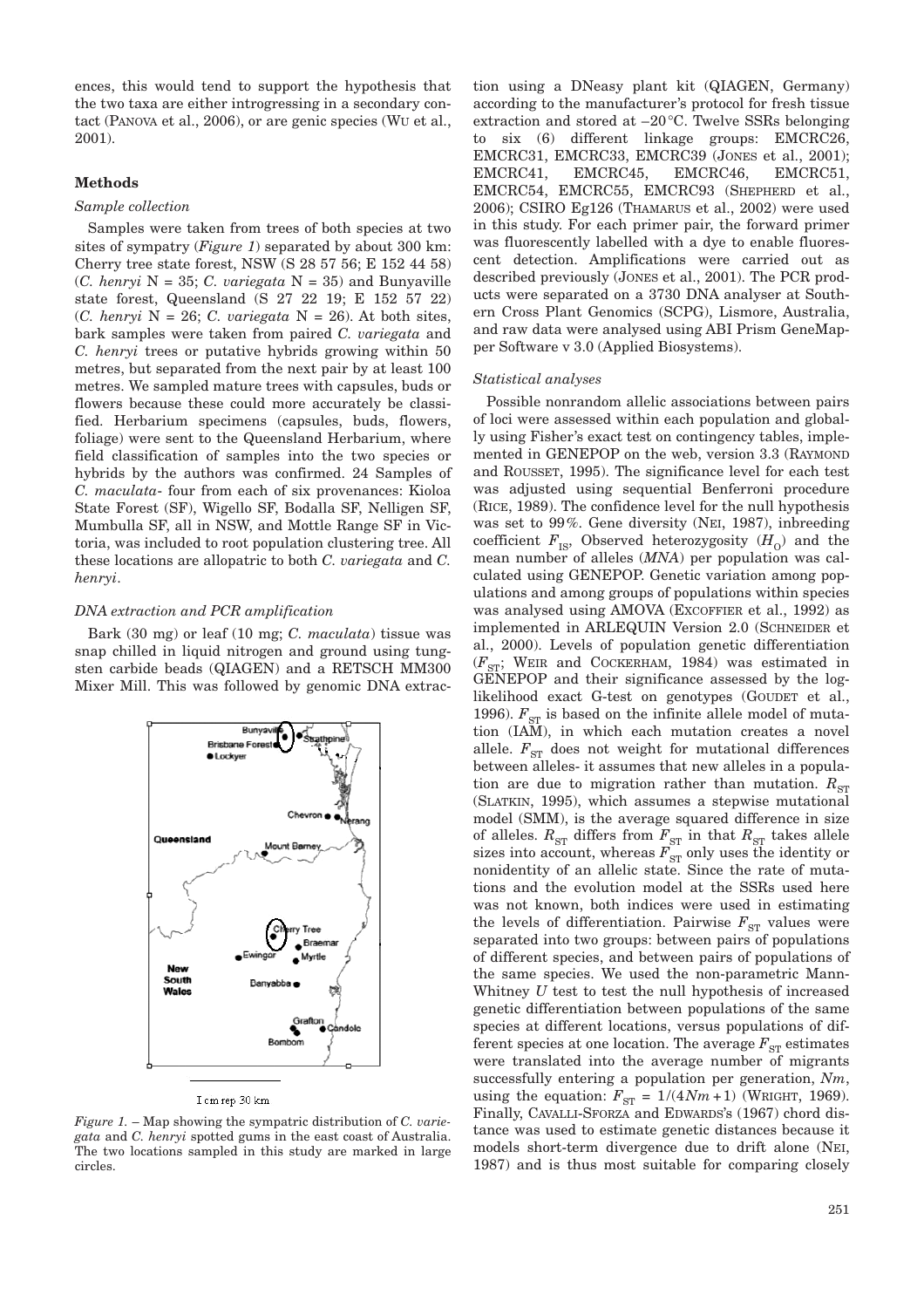related groups. Moreover, this distance method can quantify the degree to which all populations differ from one another simultaneously for the entire pool of data. Neighbour-joining clustering of distances was done in the NEIGHBOR program of the PHYLIP package (FELSENSTEIN, 1995). 100 bootstrap pseudoreplicates were used to estimate statistical support for population dendrogram.

#### **Results**

# *Individuals of intermediate morphology were infrequent*

Individuals of intermediate capsule or foliage morphology were infrequent. At both sampling sites, *C. variegata* and *C. henryi* occurred in very close proximity; most of the time only a few metres apart, with cases of overlapping canopies. This increased the opportunity for cross-pollination even by small insects such as bees. Despite targeting these sites of potential hybridization for sampling, only two putative hybrids were found at Cherry tree, while none was observed at Bunyaville. These putative hybrids were excluded from analyses.

# *Microsatellite marker variation was high, providing power to test for structure*

Genetic diversity across the 12 SSRs was high (average number of alleles = 22.3; *Table 1*). Observed heterozygosity  $(H<sub>o</sub>)$  per population, Expected heterozygosity  $(H_F)$  and mean number of alleles  $(MNA)$  are given in *Table 1.*  $H_0$  was consistently but not significantly lower than  $H_{\rm E}$  for all populations and overall. Within each population, locus-specific  $F_{\text{IS}}$  values ranged from  $-0.05$ to 0.76. Average  $F_{\text{IS}}$  across loci per population ranged

from 0.187 to 0.366 and were all significantly different from zero (*Table 1*).

#### *AMOVA indicated that structure was low*

Only 5.56% of variation was partitioned between populations and 17.3% of variation within a population (AMOVA *Table 2*). Most variation (77.1%) resided within individuals. When populations of a taxon were combined and compared to populations of the other taxon, the percentage of variation between taxa was negative (–1.61%; *Table 2*).

# *Genetic differentiation was greater within each species than between species*

No species-specific alleles were identified at any of the loci studied, however, site-specific alleles were detected in at least half of the loci studied (data not shown). Genetic differentiation between populations of the same species at different sites  $(F_{ST} = 0.06$  and 0.07 for *C. variegata* and *C. henryi* respectively) was greater than differentiation between species at either site  $(F_{ST} = 0.02)$ and 0.04 for Cherry Tree and Bunyaville respectively; all comparisons were significant at *p* = 0.01; *Table 3*).

## *Amalgamating species within a site did not cause LD among unlinked loci*

Three locus-pairs showed significant  $LD$  ( $p \leq 0.01$ ) in one population (Cherry tree *C. henryi*): EMCRC 26 and EMCRC 31, EMCRC31 and EMCRC45, EMCRC31 and EMCRC54 (data not shown). No *LD* was detected in either species at Bunyaville. An *LD* test on pooled samples of both species at Bunyaville returned no significant *LD*. However, *LD* for combined taxa at Cherry tree

*Table 1.* – Allelic diversity per population measured as heterozygosity  $(H_0, H_E)$ , mean number of alleles (*MNA*) and the multilocus inbreeding coefficient  $(F_{IS})$ . Significance values for  $F_{IS}$  are given in parentheses.

| Population                          | N   | Loci | $F_{\rm IS}$           | $H_{\rm E}$ | $H_{\Omega}$ | <b>MNA</b>    |
|-------------------------------------|-----|------|------------------------|-------------|--------------|---------------|
| Bunyaville C. henryi                | 26  | 12   | $0.366 \, (<0.01)$     | 0.803       | 0.509        | 11.33(11.33)  |
| Bunyaville C. variegata             | 26  | 12   | $0.256 \, (\leq 0.01)$ | 0.832       | 0.619        | 12.83 (12.83) |
| Cherry tree C. henryi               | 35  | 12   | $0.201 (\le 0.01)$     | 0.867       | 0.692        | 15.01 (11.91) |
| Cherry tree C. variegata            | 35  | 12   | $0.206 \, (\leq 0.01)$ | 0.851       | 0.676        | 14.67 (11.86) |
|                                     |     |      |                        |             |              |               |
| Across all populations <sup>1</sup> | 122 | 12   | $0.262 \, (\leq 0.01)$ | 0.826       | 0.641        | 20.50 (12.08) |
| C. maculata                         | 26  | 12   | $0.187 \, (\leq 0.01)$ | 0.779       | 0.633        | 12.17 (09.91) |

<sup>1</sup> – *C. maculata* was excluded in the estimation of across population indices. Values in parentheses are those obtained by rarefaction when *N* = 26.

*Table 2.* – Summary of analysis of molecular variance (AMOVA) over 12 microsatellite loci in sympatric spotted gums.

| Source of variation                  | d.f. | Sum of<br>squares | Variance<br>Components | Percentage of<br>variation | $P$ -value |
|--------------------------------------|------|-------------------|------------------------|----------------------------|------------|
| Treating each population separately: |      |                   |                        |                            |            |
| Among populations                    | 3    | 70.111            | 0.28978                | 5.56000                    | 0.00001    |
| Among individuals within pops        | 118  | 686.963           | 0.90266                | 17.33000                   | 0.00001    |
| Within individuals                   | 122  | 490.000           | 4.01639                | 77.11000                   | 0.00001    |
| <b>Combining populations:</b>        |      |                   |                        |                            |            |
| Between species <sup>2</sup>         |      | 17.198            | $-0.08366$             | $-1.61235$                 | 0.64712    |
| Between sites                        |      | 34.949            | 0.14767                | 2.81000                    | 0.34409    |

 $1 - P$  values are significance tests obtained after 1023 permutations.

<sup>2</sup> – Variance component and percentage of variation explained by between-species component is a negative value.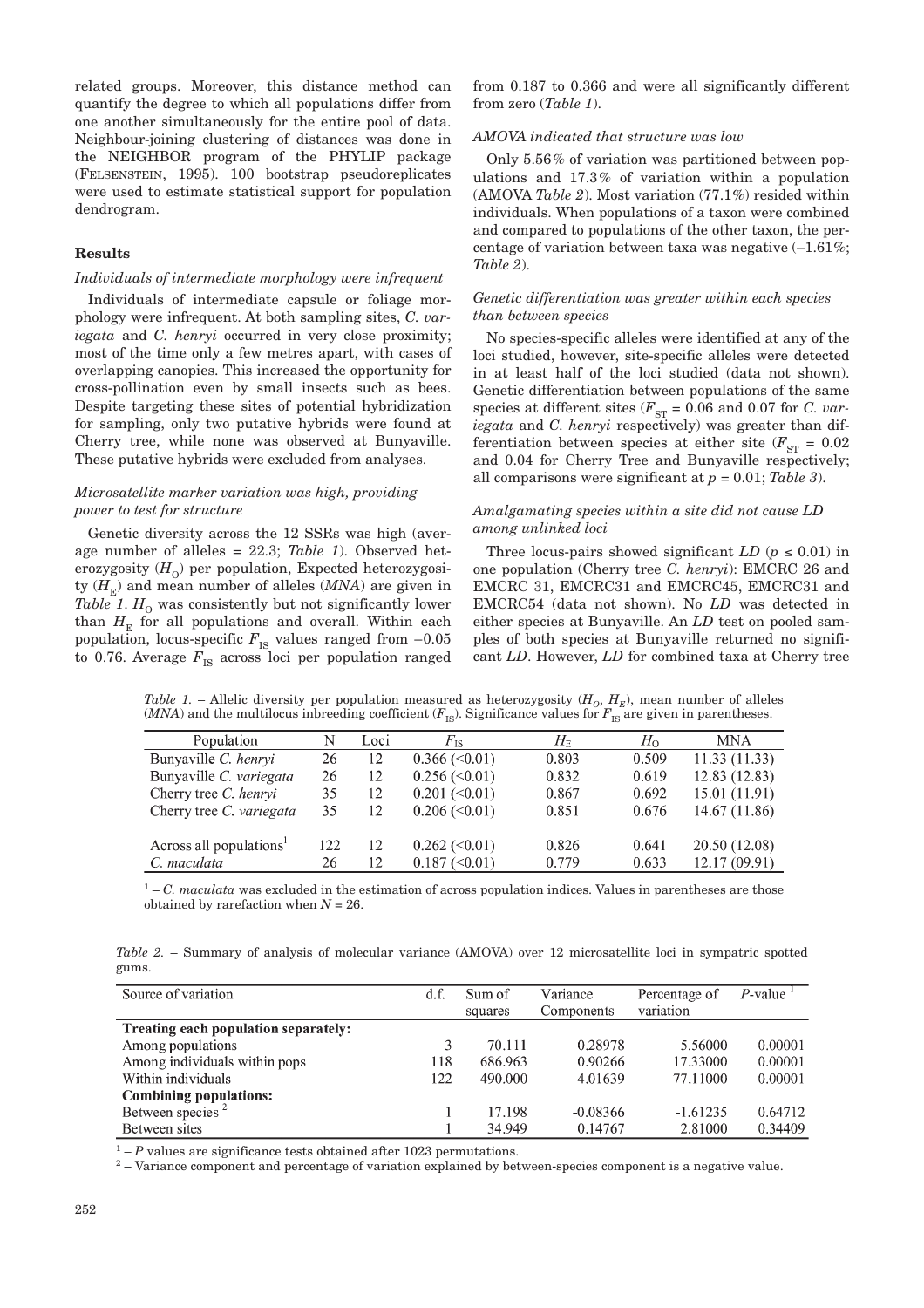*Table 3.* – Pairwise population differentiation:  $(F_{ST})$  below diagonal;  $(R_{ST})$  above diagonal.

|                     | Bunya C. henryi | Bunya C. variegata | Cherry C. henryi | Cherry C. variegata |
|---------------------|-----------------|--------------------|------------------|---------------------|
| Bunya C. henryi     | $\theta$        | 0.0285(0.0001)     | 0.0788(0.0001)   | 0.1717(0.0001)      |
| Bunya C. variegata  | 0.0417(0.0001)  | $\theta$           | 0.0894(0.0001)   | 0.1742(0.0001)      |
| Cherry C. henryi    | 0.0702(0.0001)  | 0.0542(0.0001)     | $\theta$         | 0.0321(0.0001)      |
| Cherry C. variegata | 0.0849(0.0001)  | 0.0670(0.0001)     | 0.0211(0.0001)   | $\theta$            |

 $F_{ST}$  among all four populations across loci = 0.07;  $R_{ST}$  = 0.08. *P*-values obtained by 110 permutations, are given in parentheses.

were significant ( $p \le 0.01$ ) at two locus-pairs: EMCRC31 and EMCRC45, EMCRC31 and EMCRC54. These same loci showed significant *LD* in global tests, possibly owing to the influence of Cherry tree *C. henryi*.

#### *Genetic distances and population clustering*

A Neighbour-Joining tree, clustered using CAVALLI-SFORZA and EDWARD's (1967) chord distance, is shown in *Figure 2*. The ingroup topology supported two clades representing the two geographic locations: Cherry tree and Bunyaville, rather than the two species, *C. variegata* and *C. henryi*. The statistical support for this alliance was high (99% and 82%).



*Figure 2.* – A population dendrogram showing a greater genetic similarity among populations of the same geographic region than between populations of the same species. Numbers on nodes are bootstrap values.

#### **Discussion**

We have examined hybridization, a potential cause of genetic structuring in two sympatric and widespread forest trees, *C. variegata* and *C. henryi*. Microsatellite markers used in this study revealed high variation, hence ample power to detect genetic structure within and among populations. However, most variation was contained within populations, indicating an overall low structure across the entire sample set. Surprisingly, we found that genetic differentiation between populations of the same species at different sites was greater than differentiation between species at either site. No private alleles were identified for either species but some sitespecific alleles were identified. Further, pairwise  $F_{ST}$ estimates showed that within species variation was two fold greater than between species. These results support a scenario where the two taxa are either genic species (WU et al., 2001) or becoming secondarily similar through local hybridization and introgression following a secondary contact (GRAHAME et al., 2004). Distinguishing between these scenarios with the present data is difficult, however, we present evidence for molecular level

panmixia in two sympatric open-pollinated forest tree species with significant morphological divergence. If they hybridize and attain panmixia, how then do they remain morphologically distinct? The most parsimonious explanation is that segregation at a gene (or genes) with large effects may drive their phenotypic divergence (genic species; WU et al., 2001). Alternatively, selection can also cause phenotypic divergence without a corresponding genomic divergence (LEXER et al., 2006). Individuals with intermediate capsule or leaf morphology (intermediate to *C. variegata* and *C. henryi*) were infrequent in nature. None was observed at Bunyaville State forest, while only two were observed at Cherry tree state forest during our sample collections. This was consistent with a scenario where the traits used to identify the species are under the control of a gene (s) with categorical effects. An example of this is the major genes affecting domestication traits in plants (DOEBLY and STEC, 1991). The alternative hypothesis is post zygotic selection against hybrids, where although hybrids grow to maturity, they have a lowered fitness. However, if hybrids were less fit, then a higher level of divergence than reported here would be expected at microsatellite loci, reflecting the development of some intrinsic reproductively barriers. Our data show that in sympatry, the two taxa are panmictic. Study of divergence at slowly evolving loci than microsatellites, may help in clarifying the evolutionary past of these species.

### *Sympatric populations of C. variegata and C. henryi were panmictic*

This study has shown populations of *C. variegata* and *C. henryi* to comprise effectively a single panmictic unit within sampled sympatric locations. Populations in sympatry exhibited very low estimates of genetic differentiation  $(F_{ST})$ . Although not a robust measure of gene flow, Nm estimates derived from  $F_{ST}$  ( $Nm = 6$ ; n = 35) indicate effective migration rates that would normally be assumed to indicate panmixia (WRIGHT, 1969). The difficulty in distinguishing interspecific gene flow from shared ancestral variation that may be contributing to the low  $F_{ST}$  values for sympatric species, has elicited a recent and vigorous discussion (MUIR and SCHLOTTERER, 2005; LEXER et al., 2006; MUIR and SCHLOTTERER, 2006). In a biogeographical context, gene flow is expected to result in lower levels of differentiation between neighbouring populations than among distantly located ones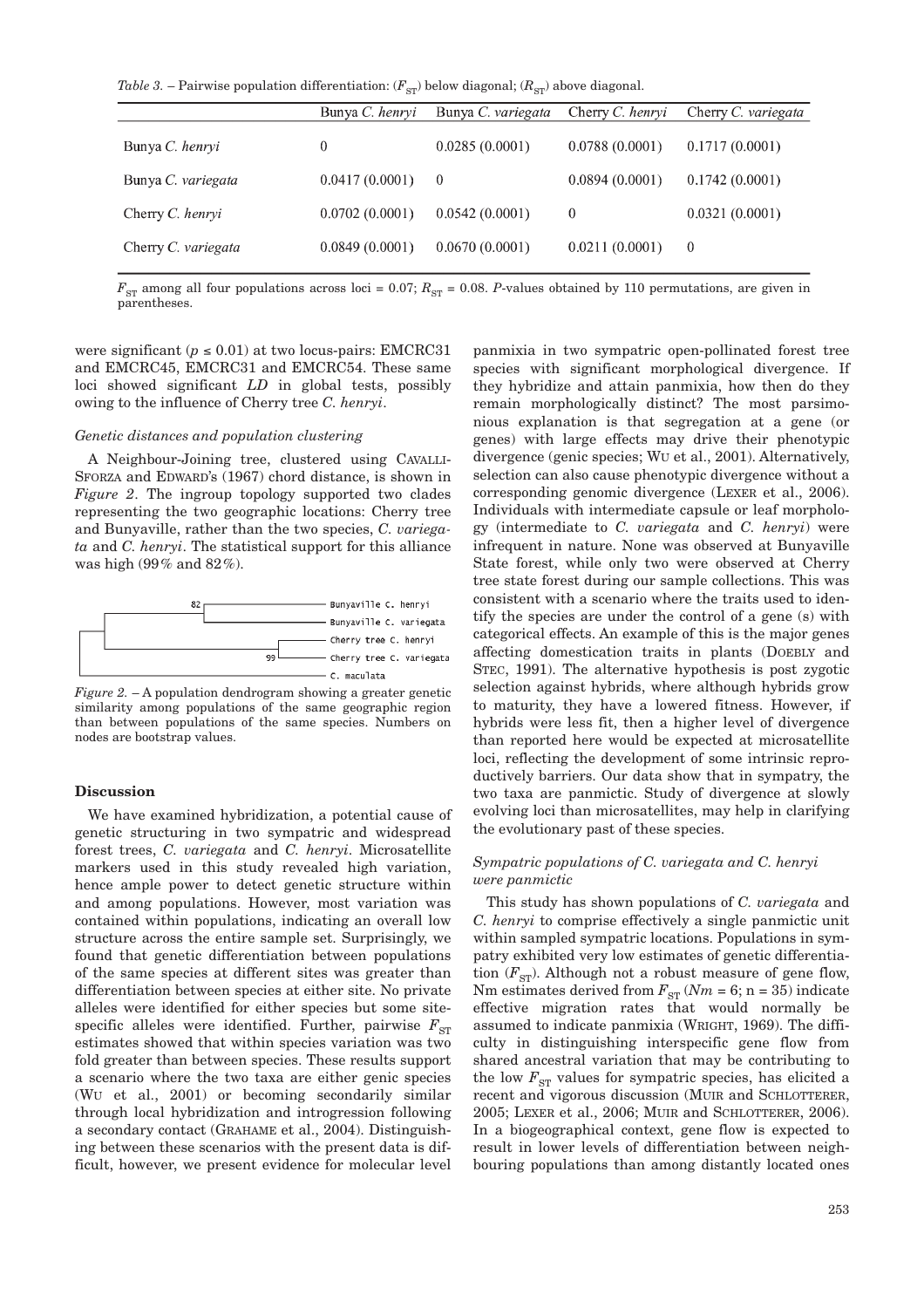(MUIR and SCHLOTTERER, 2005). In the alternative scenario of species retaining shared ancestral alleles, however, geographical neighbours are expected to be no more differentiated than distantly located ones. In this study, genetic differentiation observed between species at each location was significantly less than that observed between populations of the same species at the two locations, suggesting that shared ancestral polymorphism is a less likely explanation than interspecific gene flow for the observed genetic affinity between these sympatric species. Clustering analysis indicated a stronger geographic than taxonomic affinity. The geometric distance used (Chord distance; CAVALLI-SFORZA and EDWARD, 1967), quantified the degree to which all populations differed from each other in the entire pool of data without the underlying biological assumptions or models. The decomposition of the four populations belonging to two species into two clades representing the two geographic locations rather than species, suggests that migration rate across the two sites is too low to counter differentiation due to drift alone. Within each locale, the rate of gene flow might be high enough to erase allele frequency differences or fixation of alternate alleles by drift. Despite this outcome, we retain the term species in our discussion because species can be separated by reproductive isolation as well as by more "ordinary" (ORR, 2001) differences in morphology that play no necessary role in blocking gene flow.

# *Linkage disequilibrium supports the panmixia paradigm*

In this analysis, one population (Cherry tree *C. henryi*) showed significant values for pairwise *LD* in three locus-locus combinations. Two of these disequilibria were also detected in global tests (which include the affected population) but not in other populations considered individually. Presence of population structure is expected to cause a false *LD* even among unlinked loci (PRITCHARD and PRZEWORSKI, 2001). Amalgamating samples of both species at Bunyaville was expected to show some *LD* if the two species comprising the pool were stratified. However, no *LD* was detected by simulating a single population model (data not shown). This further supports a panmictic paradigm. However, *LD* for combined taxa at Cherry tree was significant ( $p \leq 0.01$ ) at two locus-pairs, which also showed significant *LD* in global tests. This was expected since one of the populations at this site (*C. henryi*) showed significant *LD* at three locus-locus combinations. The results for Cherry tree pools and the global tests are therefore likely to be influenced by this one population. A locus-pair that exhibits significant *LD* in a single population, but no *LD* in other populations, can be assumed to be physically unlinked. The loci whose pairwise combinations showed significant *LD*: EMCRC26/EMCRC31, EMCRC31/ EMCRC45, and EMCRC31/EMCRC54, all belong to different linkage groups (SHEPHERD et al., 2006) except locus EMCRC31 that was unmapped. A population showing such *LD* among loci might be structured, hybridizing, under selection, inbred, or affected by demographic factors, such as founder effects or bottlenecks. Hardy-Weinberg tests such as the inbreeding coefficient  $(F_{IS})$  across populations, expected and observed heterozygosity, and diversity (*MNA*) suggested that Cherry tree *C. henryi* was less inbred compared to the other sampled populations. Thus population structure or inbreeding cannot explain the *LD*. Under strict neutrality, the expected amount of inbreeding (departure of gene frequencies within a population from metapopulation average as a result of random drift) experienced at different SSR loci should be the same because of the shared demographic history experienced at these loci (CAVALLI-SFORZA, 1966; LEWONTIN and KRAKAUER, 1973). Single locus  $F_{IS}$  ranged from  $-0.05$  to 0.275. Different  $F_{\text{IS}}$  across loci might result from selection. Selection can alter the apparent degree of inbreeding at individual loci (BEAUMONT, 2005). However, these loci appear to evolve neutrality when tested on a larger set of spotted gum populations, which included those analysed here (OCHIENG, J. W., SHEPHERD, M., LEE, D. J., RAYMOND, C. A., NIKLES, G., BAVERSTOCK, P. R. and HENRY, R. J.; unpublished). Thus the observation may indicate high immigration rates since high migration rates between populations can lead to differences in inbreeding estimates among loci (ROBERTSON, 1974; NEI and MARUYAMA, 1975). *C. henryi* at Cherry tree also had the highest genetic diversity indices  $(H_0)$ , and  $MNA$ ; *Table 1*). It is possible that this population receives genes from another population external to this study, or that gene flow between the two species is directional such that *C. henryi* is a more frequent recipient.

# *Implications of population panmixia for LD mapping*

This study has indicated population panmixia between plant species that are regarded as separate taxonomic entities. Populations of *C. henryi* and *C. variegata* had no species-specific alleles or significant allele frequency differences at each of two sympatric locations. However, site-specific alleles were observed between the geographic sites. The two sites, Cherry tree and Bunyaville, are separated by the Border Ranges. Several considerations for *LD* mapping, conservation, plantation forestry and breeding, can be made based on the present data. First, the present data suggest that the two taxa form a panmictic unit at the two sites studied, where population structure is principally determined by geographic isolation. One implication of this for *LD* mapping is that there is little need for concern about cryptic hybridisation when sampling from sites of sympatry. Although it may be prudent to still manage samples as two species separately, inadvertent sampling of the alternate species or sampling of individuals of intermediate morphology should not significantly contribute to false conclusions when conducting *LD* mapping. Second, correction for geographic isolation may be a greater consideration for association tests in both taxa. The data in this study suggest structuring over the sampled range was quite weak. However, an expansion of this study to include more sites will be necessary to confirm whether this is a range wide feature. A large study is currently underway to determine if these results can be replicated in a range-wide context, and to investigate signatures of selection at the quantitative traits that distinguish these species. Also, the use of slowly evolving loci and candidate genes will be useful in the future to provide a more general conclusion about population structure for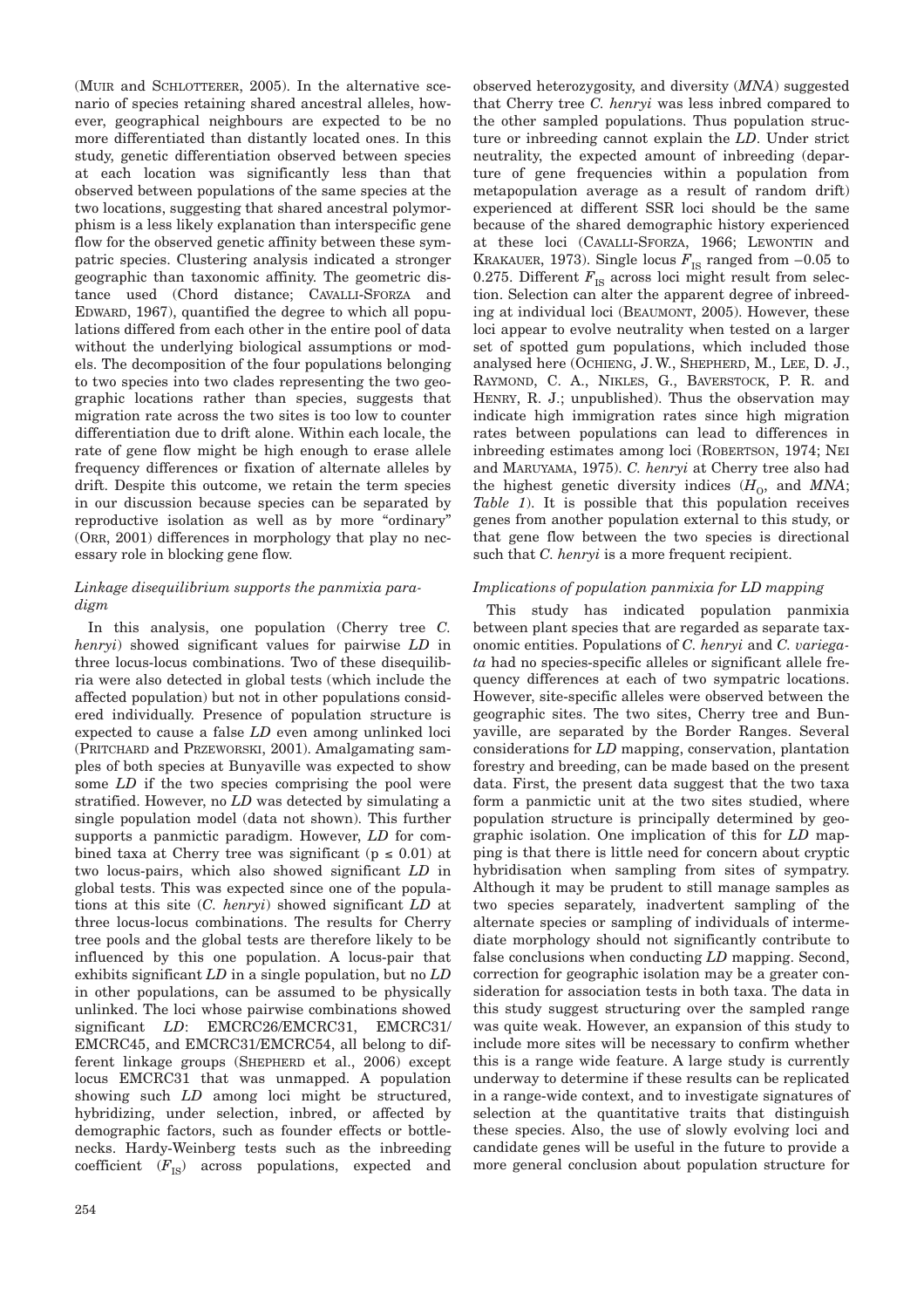*LD* mapping. In conclusion, differentiation between the two species of spotted gum was less than that due to geographic isolation indicating they are a single gene pool, with little if any intrinsic reproductive isolation between the species. The lack of known barriers for hybridisation yet a dearth of evidence for morphological hybrids suggest that these two "species" might be best viewed as a single evolutionary lineage that encompasses some morphological segregates that are used to define taxonomic groups.

#### **Acknowledgement**

We thank Mr. MIKE HENSON (Forestry New South Wales) for funding field sample collections in New South Wales, Queensland Environment Protection Agency (EPA) for logistical support, Mr. DAVID KLEINIG of Dendro Seeds for technical help during sample collections, and Mr. TONY BEAN of the Queensland Herbarium for help with sample identification. This work forms part of J.W. Ochieng's Doctoral Research, supported by a Commonwealth Scholarship, Australian Research Council (ARC) Linkage Grant, Department of Primary Industries and Fisheries, and Forestry Plantations Queensland.

#### **Literature Cited**

- BEAUMONT, M. A (2005): Adaptation and speciation: what can  $F_{ST}$  tell us? Trends in Ecology and Evolution 20: 435–440.
- CAVALLI-SFORZA, L. L. (1966): Population structure and human evolution. Proceedings of the Royal Society of London B **164**: 362–379.
- CAVALLI-SFORZA, L. L. and W. F. EDWARDS (1967): Phylogenetic analysis: models and estimation procedures. Evolution **32**: 550–570.
- DICKINSON, G. R., D. J. Lee and J. R. HUTH (2004): Early plantation growth and tolerance to *Ramularia* Shoot Blight of provenances of the spotted gums taxa on a range of sites in southern Queensland. Australian Forestry **67**: 122–130.
- DOEBLEY, J. and L. LUKENS (1998): Transcriptional regulators and the evolution of plant form. The Plant Cell **10**: 1075–1082.
- DOEBLEY, J. and A. STEC (1991): Genetic analysis of the morphological differences between maize and teosinte. Genetics **129**: 285–295.
- EXCOFFIER, L., P. E. SMOUSE and J. M. QUATTRO (1992): Analysis of molecular variance inferred from metric distances among DNA haplotypes – application to human mitochondrial – DNA restriction data. Genetics **131**: 479–491.
- FELSENSTEIN, J. (1995): PHYLIP: phylogeny inference package. University of Washington, Seattle.
- GOUDET, J., M. RAYMOND, T. DEMEEUS and F. ROUSSET (1996): Testing differentiation in diploid populations. Genetics **144**: 1933–1940.
- GRAHAME, J. W., C. S. WILDING and R. K. BUTLIN (2006): Adaptation to a steep environmental gradient and an associated barrier to gene exchange in *Littorina saxatilis*. Evolution **60**: 268–278.
- HARTL, D. L. (2000): A primer of population genetics. Sinauer Associates Inc., Sunderland.
- HILL, K. D. and L. A. S. JOHNSON (1995): Systematic studies in the eucalypts 7. A revision of the bloodwoods, genus *Corymbia* (Myrtaceae). Telopea **6**: 185–504.
- HIRSCHHORN, J. N., K. LOHMUELLER, E. BYRNE and K. HIRSCHHORN (2002): A comprehensive review of genetic association studies. Genetics in Medicine **4**: 45–61.
- JONES, M. E., R. L. STOKOE, M. J. CROSS, L. J. SCOTT, T. L. MAGUIRE and M. SHEPHERD (2001): Isolation of microsatellite loci from spotted gum (*Corymbia variegata*), and cross-species amplification in *Corymbia* and *Eucalyptus*. Molecular ecology notes **1**: 276–278.
- KING, R. (2004): Spatial structure and population genetic variation in a Eucalypt species complex PhD thesis, Griffith University, Australia.
- LEE, D. J. (2007): Development of *Corymbia* species and hybrids for plantations in eastern Australia. Australian Forestry **70**: 11–17.
- LEE, D., J. BRAWNER and P. POMROY (2004): Genetic variation in early growth and disease tolerance of *Corymbia citriodora* subsp. *variegata* in Southern Queensland, Australia. In: International IUFRO Conference on Silviculture and Improvement of Eucalypts, BORRALHO, N. M. G., PEREIRA, J. S., MARQUES, C., COUTINHO, J., MADEIRA, M. and TOME, M. (eds.), pp. 185–186. Aveiro, Portugal.
- LEXER, C., A. KREMER and R. J. PETIT (2006): Shared alleles in sympatric oaks: recurrent gene flow is a more parsimonious explanation than ancestral polymorphim. Molecular Ecology **15**: 2007–2012.
- LEXER, C., C. A. BUERKLE, J. A. JOSEPH, B. HEINZE and M. F. FAY (2007): Admixture in European populus hybrid zones makes feasible the mapping of loci that contribute to reproductive isolation and trait differences. Heredity **98**: 74–84.
- LEWONTIN, R. C. and J. KRAKAUER (1973): Distribution of gene frequency as a test of the theory of the selective neutrality of polymorphisms. Genetics **74**: 175–195.
- MCDONALD, M. W., P. A. BUTCHER, C. J. BELL and J. S. LARMOUR (2000): Intra- and interspecific allozyme variation in eucalypts from the spotted gum group, Corymbia, section 'Politaria' (Myrtaceae). Australian Systematic Botany **13**: 491–507.
- MUIR, G. and C. SCHLOTTERER (2005): Evidence for shared ancestral polymorphism rather than recurrent gene flow at microsatellite loci differentiating two hybridizing oaks (*Quercus* spp.). Molecular Ecology **14**: 549–561.
- MUIR, G. and C. SCHLOTTERER (2006): Moving beyond single-locus studies to characterize hybridization between oaks (*Quercus* ssp.). Molecular Ecology **15**: 2301–2304.
- NEI, M. (1987): Molecular evolutionary genetics. Columbia University Press, New York.
- NEI, M. and T. MARUYAMA (1975): Lewontin-Krakauer test for neutral genes. Genetics **80**: 395–395.
- OCHIENG, J. W., P. R. BAVERSTOCK, R. J. HENRY and M. SHEPHERD (2006): Population panmixia in a spotted gum species complex (Mytaceae): Implications for association mapping. Plant and Animal Genomes Conference XIV PAG, San Diego, USA: P657.
- OCHIENG, J. W., R. J. HENRY, P. R. BAVERSTOCK, D. A. STEANE and M. SHEPHERD (2007): Nuclear Ribosomal Pseudogenes resolve a corroborated Monophyly of the eucalypt genus Corymbia despite misleading hypotheses at functional ITS paralogs. Molecular Phylogenetics and Evolution **44**: 752–764.
- OCHIENG, J. W., D. A. STEANE, P. Y. LADIGES, P. R. BAVER-STOCK, R. J. HENRY and M. SHEPHERD (2007): Microsatellites retain phylogenetic signals across genera in eucalypts (Myrtaceae). Genetics and Molecular Biology, in press.